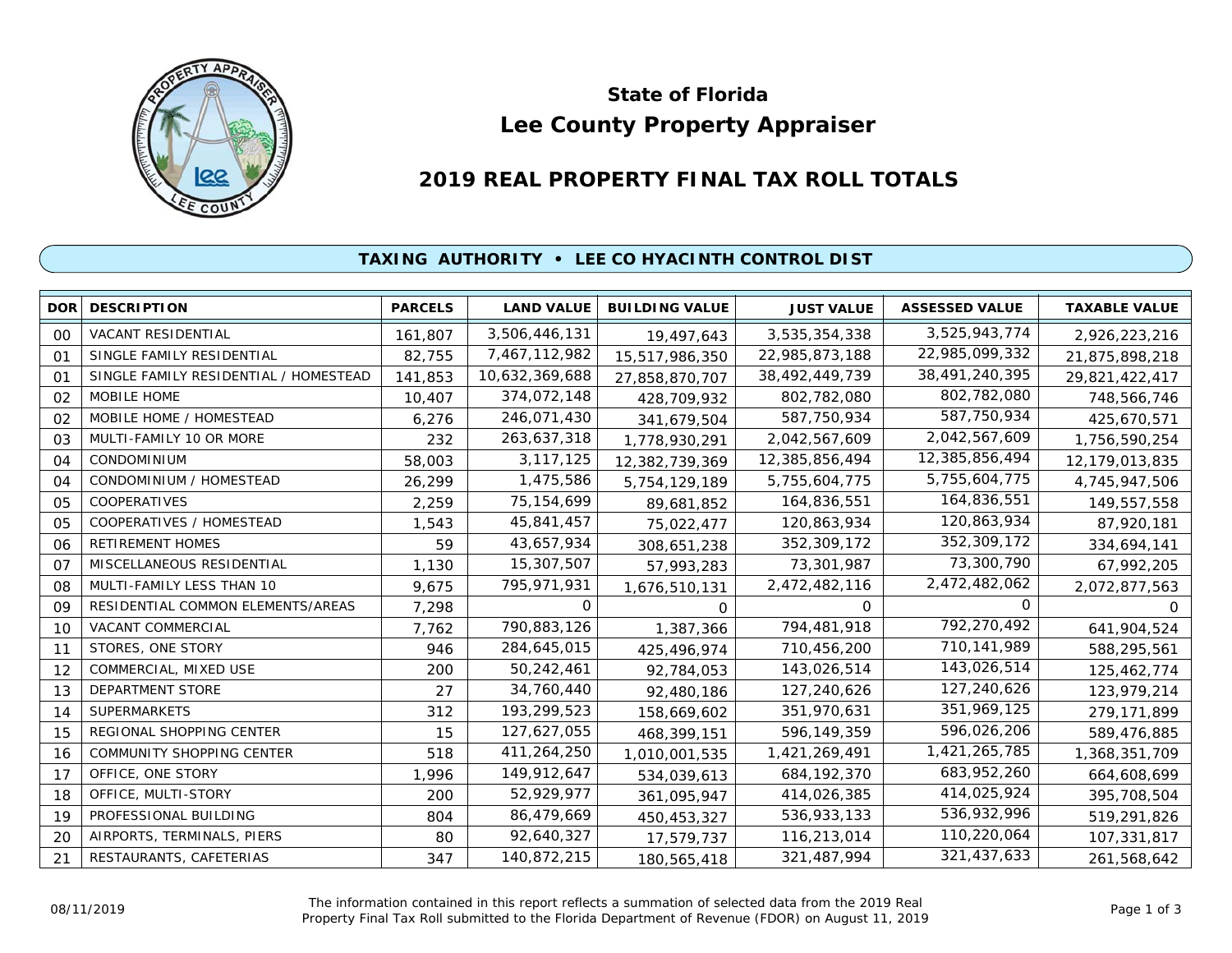### **TAXING AUTHORITY • LEE CO HYACINTH CONTROL DIST**

| <b>DOR</b> | <b>DESCRIPTION</b>                  | <b>PARCELS</b> | <b>LAND VALUE</b> | <b>BUILDING VALUE</b> | <b>JUST VALUE</b> | <b>ASSESSED VALUE</b> | <b>TAXABLE VALUE</b> |
|------------|-------------------------------------|----------------|-------------------|-----------------------|-------------------|-----------------------|----------------------|
| 22         | DRIVE-IN RESTAURANTS                | 165            | 115,669,076       | 122,119,926           | 237,789,002       | 237,789,002           | 169,426,506          |
| 23         | FINANCIAL INSTITUTIONS              | 211            | 83, 145, 789      | 130,645,881           | 213,791,670       | 213,791,670           | 204,266,846          |
| 24         | INSURANCE COMPANY OFFICES           | 41             | 331,569           | 6,575,297             | 6,906,866         | 6,906,866             | 6,853,021            |
| 25         | REPAIR SERVICE SHOPS                | 52             | 2,434,900         | 11,038,698            | 13,473,598        | 13,473,598            | 12,881,392           |
| 26         | <b>SERVICE STATIONS</b>             | 70             | 23,388,892        | 22,414,297            | 45,803,189        | 45,803,189            | 37,128,521           |
| 27         | AUTO SALES, REPAIR, ETC             | 595            | 166,671,583       | 209,349,820           | 376,085,810       | 376,021,403           | 365,922,058          |
| 28         | PARKING LOTS, MH PARKS, ETC         | 253            | 414,992,417       | 148,979,240           | 564,012,048       | 563,971,657           | 559,534,859          |
| 30         | <b>FLORISTS, GREENHOUSES</b>        | $\overline{4}$ | 512,609           | 231,468               | 744,077           | 744,077               | 665,385              |
| 31         | DRIVE-IN THEATER, OPEN STADIUM      | $\mathbf{1}$   | 1,125,610         | 345,599               | 1,471,209         | 1,471,209             | 966,720              |
| 32         | ENCLOSED THEATER/AUDITORIUM         | 30             | 6,537,686         | 15,731,558            | 22,269,244        | 22,269,244            | 21,956,008           |
| 33         | NIGHT CLUBS, LOUNGES, BARS          | 43             | 4,617,847         | 10,132,502            | 14,750,349        | 14,750,349            | 13,860,537           |
| 34         | BOWLING ALLEYS, RINKS, ARENAS       | 21             | 10,819,201        | 22,696,777            | 33,515,978        | 33,515,978            | 30,413,722           |
| 35         | TOURIST ATTRACTIONS                 | 17             | 17,238,948        | 14,501,750            | 31,740,698        | 31,740,698            | 27,883,925           |
| 37         | <b>RACE TRACKS</b>                  | $\mathbf{1}$   | 2,816,774         | 4,856,460             | 7,673,234         | 7,673,234             | 7,673,234            |
| 38         | GOLF COURSE, DRIVING RANGE          | 155            | 74,617,678        | 63,950,163            | 138,962,590       | 138,567,841           | 133,800,666          |
| 39         | HOTELS, MOTELS                      | 318            | 335,576,183       | 794,098,493           | 1,129,787,000     | 1,129,674,676         | 1,007,694,665        |
| 40         | VACANT INDUSTRIAL                   | 635            | 145,300,494       | 384,574               | 145,813,782       | 145,685,068           | 121,309,436          |
| 41         | LIGHT MANUFACTURING                 | 241            | 40,006,490        | 104,750,510           | 144,757,000       | 144,757,000           | 137,838,223          |
| 42         | HEAVY INDUSTRIAL                    | 3              | 1,081,209         | 1,880,264             | 2,961,473         | 2,961,473             | 2,961,473            |
| 43         | LUMBER YARDS, SAWMILLS              | $\overline{2}$ | 1,084,606         | 3,139,503             | 4,224,109         | 4,224,109             | 4,224,109            |
| 44         | PACKING PLANTS                      | 6              | 4,291,969         | 2,624,129             | 7,082,973         | 6,916,098             | 6,895,879            |
| 45         | CANNERY, BREWERY, WINERY            | 18             | 63,659            | 2,897,035             | 2,960,694         | 2,960,694             | 2,875,869            |
| 46         | OTHER FOOD PROCESSING               | 4              | 587,366           | 3,169,750             | 3,757,116         | 3,757,116             | 2,309,295            |
| 47         | MINERAL PROCESSING                  | 12             | 5,013,579         | 2,905,631             | 7,919,210         | 7,919,210             | 7,577,211            |
| 48         | WAREHOUSING, DISTRIBUTION TERMINALS | 2,778          | 361,246,055       | 1,034,394,463         | 1,395,668,592     | 1,395,640,518         | 1,282,789,458        |
| 49         | OPEN STORAGE                        | 59             | 15,366,337        | 3,969,281             | 19,335,618        | 19,335,618            | 17,238,974           |
| 51         | <b>CROPLAND CLASS I</b>             | 75             | 5,179,177         | 7,070,008             | 44,657,755        | 12,249,185            | 10,997,650           |
| 52         | <b>CROPLAND CLASS II</b>            | $\overline{4}$ | 471,688           | 153,634               | 8,658,498         | 625,322               | 613,116              |
| 53         | CROPLAND CLASS III                  | 33             | 2,761,788         | 2,975,218             | 22,189,768        | 5,737,006             | 3,332,937            |
| 54         | TIMBERLAND INDEX 90+                | 48             | 1,973,305         | 476,928               | 14,180,623        | 2,450,233             | 2,200,391            |
| 60         | <b>GRAZING LAND CLASS I</b>         | 641            | 32,729,194        | 73,316,212            | 409,438,218       | 106,045,406           | 74,945,954           |
| 61         | <b>GRAZING LAND CLASS II</b>        | 541            | 13,958,475        | 43,305,168            | 211,991,648       | 57,263,643            | 37,502,095           |
| 62         | <b>GRAZING LAND CLASS III</b>       | 284            | 5,296,912         | 11,365,493            | 87,237,377        | 16,662,405            | 10,653,197           |
| 63         | <b>GRAZING LAND CLASS IV</b>        | 79             | 1,085,042         | 5,626,336             | 62,554,574        | 6,711,378             | 4,920,846            |
| 64         | <b>GRAZING LAND CLASS V</b>         | 90             | 1,409,794         | 2,633,452             | 111,470,504       | 4,043,246             | 2,867,386            |